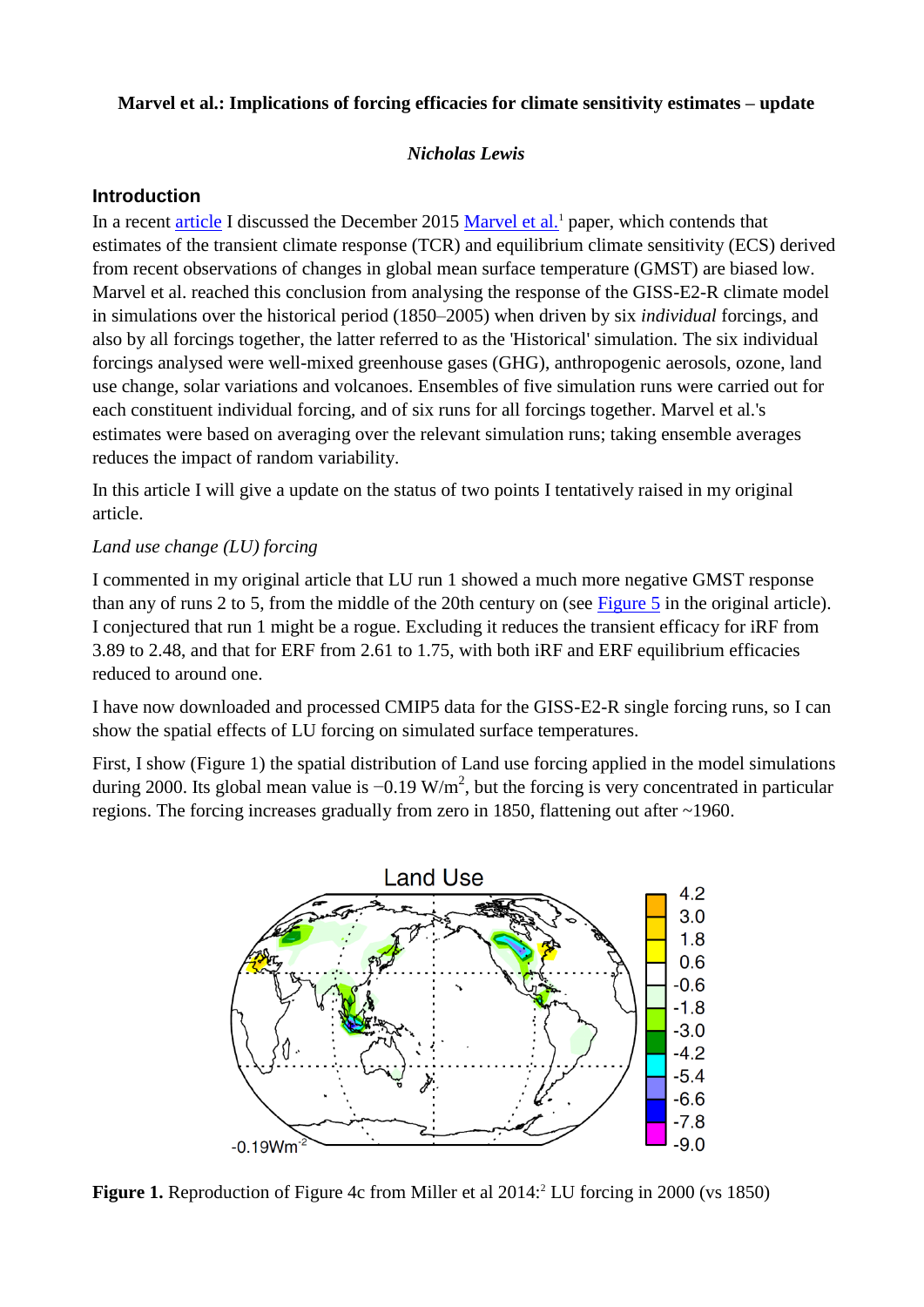Figure 2 shows the changes simulated by GISS-E2-R in response to LU forcing for each of simulation runs 2 to 5. They compare mean temperatures over 1976–2000 with those over 1850–75. Note that longitudes in these world maps are centred on Greenwich rather than the Pacific.



**Figure 2.** Simulated surface temperature change (1850–75 to 1976–2000 mean) driven by land use change forcing only: maps a to d show results from runs 2 to 5 respectively.

As the forcing and resulting temperature changes are small, internal variability has a significant effect on simulated changes even when comparing 25 year means, with changes varying in sign over some land areas and most of the ocean. Figure 3, which shows the average of all the plots in Figure 2, confirms that temperature changes are small everywhere. Globally averaged, there is a cooling of 0.04°C. Note that the temperature scale has been halved in Figure 3; taking the average of four runs halves variability.



**Figure 3.** Average of temperature changes for runs 2 to 5, as plotted in Figure 2.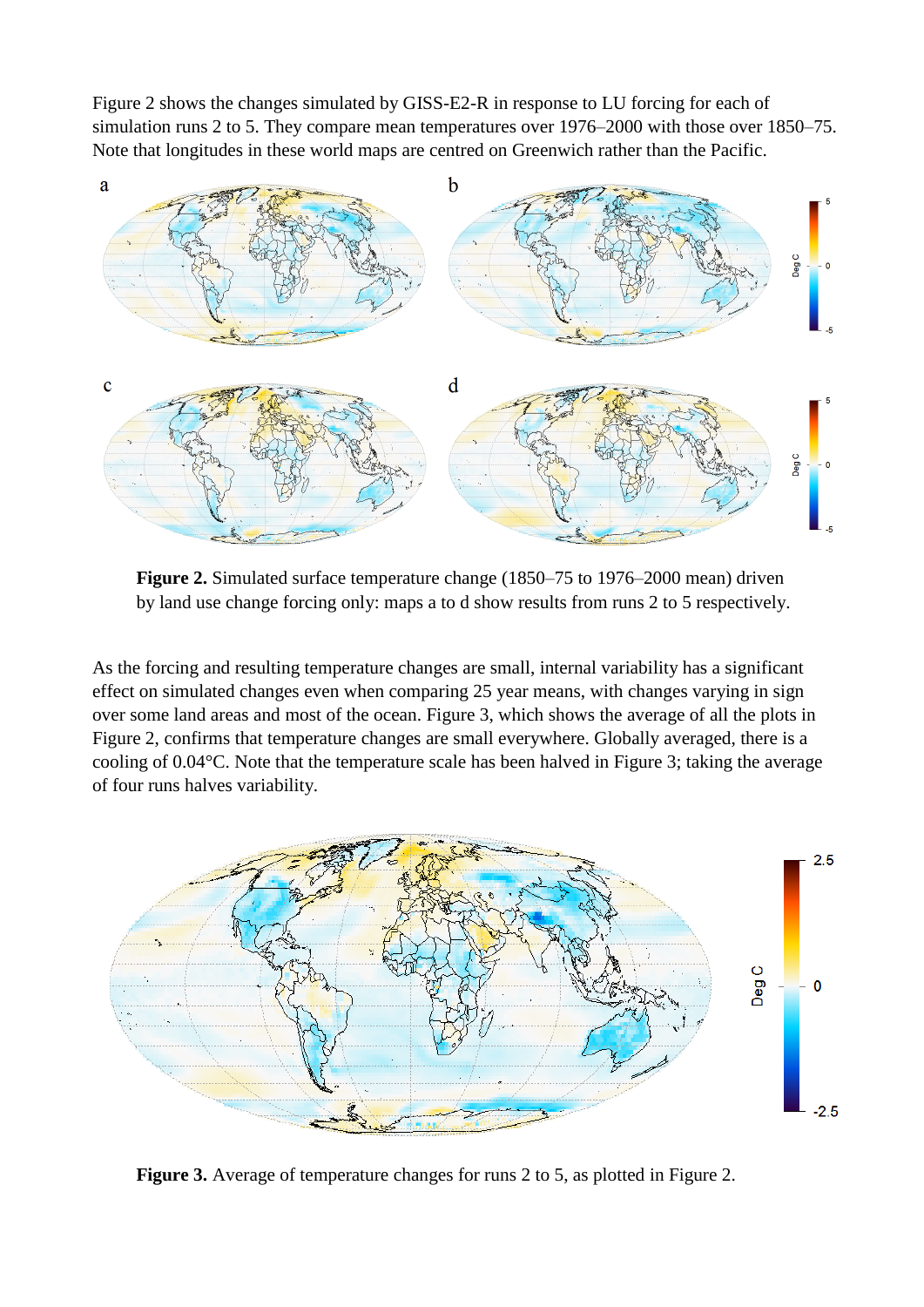Figure 3 also shows that although LU forcing is very spatially inhomogeneous, it affects temperatures throughout the globe. The generally greater cooling in land masses than over the ocean is mainly due to temperatures over land generally being more sensitive to global forcing, not to LU forcing being located in land masses. Broadly, in GCMs a local forcing has a global effect, with local temperature changes being determined more by local climate sensitivity (the reciprocal of climate feedback strength) than by local forcing. Forcing from black carbon deposited on snow is a partial exception to this rule; it is concentrated at high latitudes, from which heat is less readily transported elsewhere. The way in which GCMs spread globally the effects of local forcings accords quite well with a physical understanding of how the climate system works. And it explains why, when a measure of forcing (ERF) that allows the troposphere to adjust to its presence is used. most forcings are thought to have an efficacy close to one despite some of them being quite spatially inhomogeneous.

The temperature changes simulated in run 1, shown in Figure 4, are very different.



**Figure 4.** LU run 1 surface temperature change from 1850–75 to 1976–2000 mean.

A very cold anomaly has developed in the ocean south of Greenland. In most of the dark blue patch, the temperature has dropped by over  $3^{\circ}$ C, and by over  $5^{\circ}$ C in the centre of this area. Additional cooling to that shown in runs 2–5 has developed almost everywhere, apart from off Antarctica, where some areas have warmed strongly and others cooled strongly. This all seems to point to some major change in the ocean overturning circulation having occurred in this run, resulting in the cold ocean anomaly south of Greenland and substantial surface cooling in most areas.

I drew this finding to the attention of Ron Miller of GISS, one of the Marvel et al. authors, last week, asking whether he had any explanation and enquiring whether the simulation might be rerun, as GISS had done when another single forcing run had, for unknown reasons, an unreproducable excursion in the middle of the run. I have now heard back from Ron Miller to the effect that, although LU run 1 indicates greater cooling, he doesn't regard the run as pathological and can't see any reason to treat it differently, and that they don't have any current plans to rerun this simulation.

Whatever the exact cause of the massive oceanic cold anomaly developing in the GISS model during run 1 , I find it very difficult to see that is has anything to do with land use change forcing.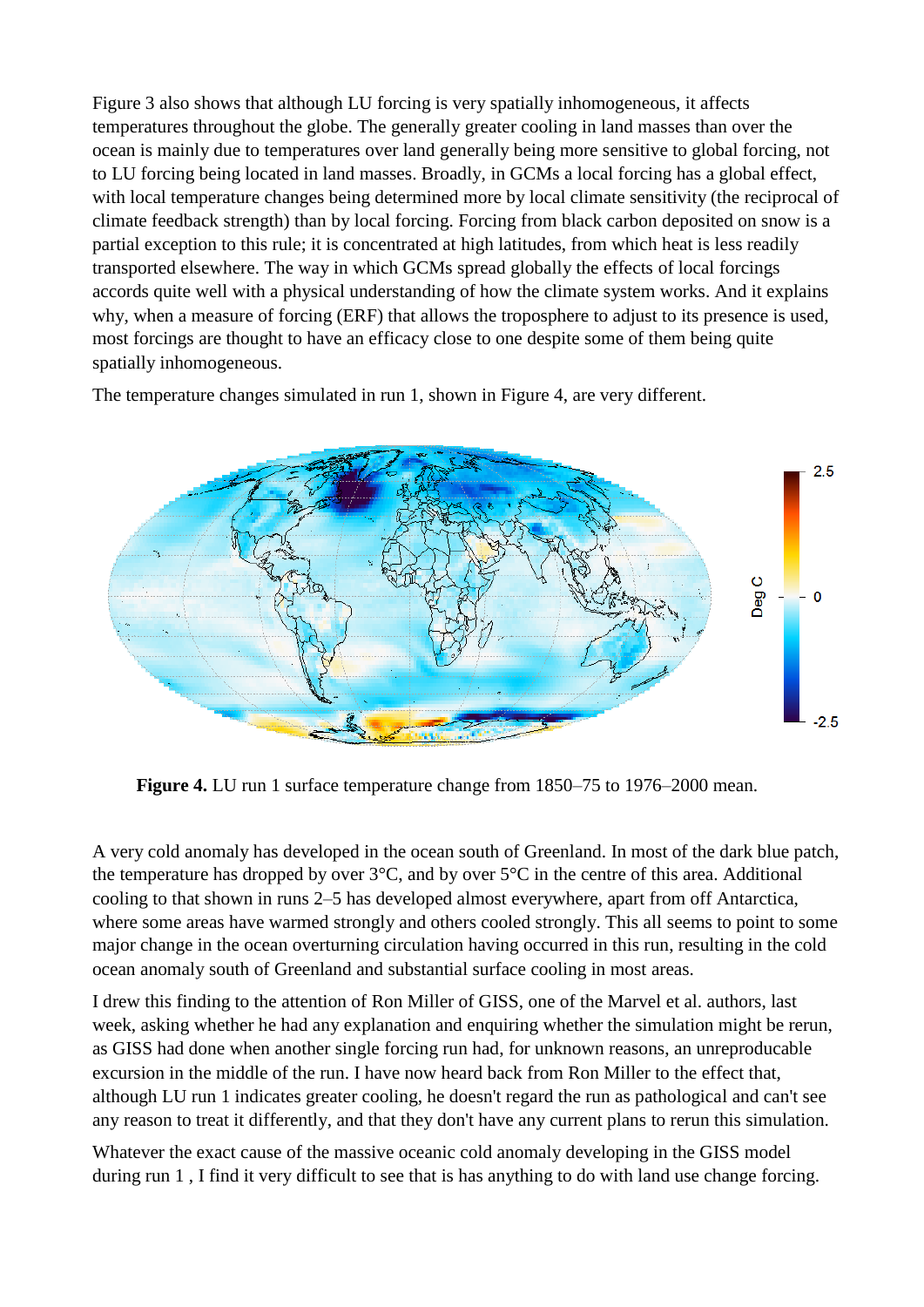And whether or not internal variability in the real climate system might be able to cause similar effects, it seems clear that no massive ocean temperature anomaly did in fact develop during the historical period. Therefore, any theoretical possibility of changes like those in LU run 1 occurring in the real world seems irrelevant when estimating the effects of land use change on deriving TCR and ECS values from recorded warming over the historical period.

### *Possible omission of land use change forcing from Historical forcing data values*

I noted in my original article that the differences between the GISS Historical forcing data (iRF time series) and the sum of those for the constituent individual forcings suggested that, unlikely as it might seem, the negative contribution from land use change forcing might have been omitted from the Historical forcing values. My [Figure 4](https://climateaudit.files.wordpress.com/2016/01/fig4-forcing-diff_bcsnow-lu.png) showed that when LU forcing was deducted, the excess of Historical forcing over the sum of the six individual forcings analysed by Marvel et al. almost exactly matched forcing from black carbon deposited on snow and ice (Snow Albedo BC), a minor forcing included in the Historical simulations in addition to the six forcing analysed in Marvel et al.

Omission of LU forcing values would have increased Historical forcing values, thereby (assuming that LU forcing had nevertheless actually been applied in the Historical simulations) causing a downwards bias of ~5% or so in estimates of efficacy and TCR/ECS derived from the Historical simulations. By contrast, the inclusion in the Historical simulation forcing values of Snow Albedo BC forcing does not cause a bias since its effects on GMST and heat uptake are reflected in the Historical simulations; likewise for the trivially small  $(<0.0025 \text{ W/m}^2)$  orbital forcing. However, it is difficult to see how the Historical simulation could have included LU forcing without the value of LU forcing being included in the Historical forcing values. That is because, as I understand it from reading Miller et al. 2014, the Historical forcing values were derived from the Historical simulation radiation data, not by adding up individual forcing values derived from the constituent single forcing simulations.

Nevertheless, I decided to investigate this issue by multiple regression of Historical forcing against the constituent forcing series. This approach is based on the standard assumption that individual forcings are linearly additive. Although in reality any climate-state dependence of individual forcings would make this assumption inaccurate, here all the iRF values have been calculated with a fixed 1850 climate state, before perturbation by any applied forcings, so I would expect linear additivity to be a good approximation.

I used annual data over 1851–2012, being all data except for the baseline year of 1850, when all forcing values were zero. I started the regression in 1851 as there appeared to be a ~0.004 W/m<sup>2</sup> jump in Historical forcing relative to the sum of individual forcings between 1850 and 1851. I therefore added  $0.004 \text{ W/m}^2$  to the Historical forcing values and then regressed with no intercept term. I started by regressing on all nine series: there are separate series for direct and indirect aerosol forcing. Table 1 shows the results.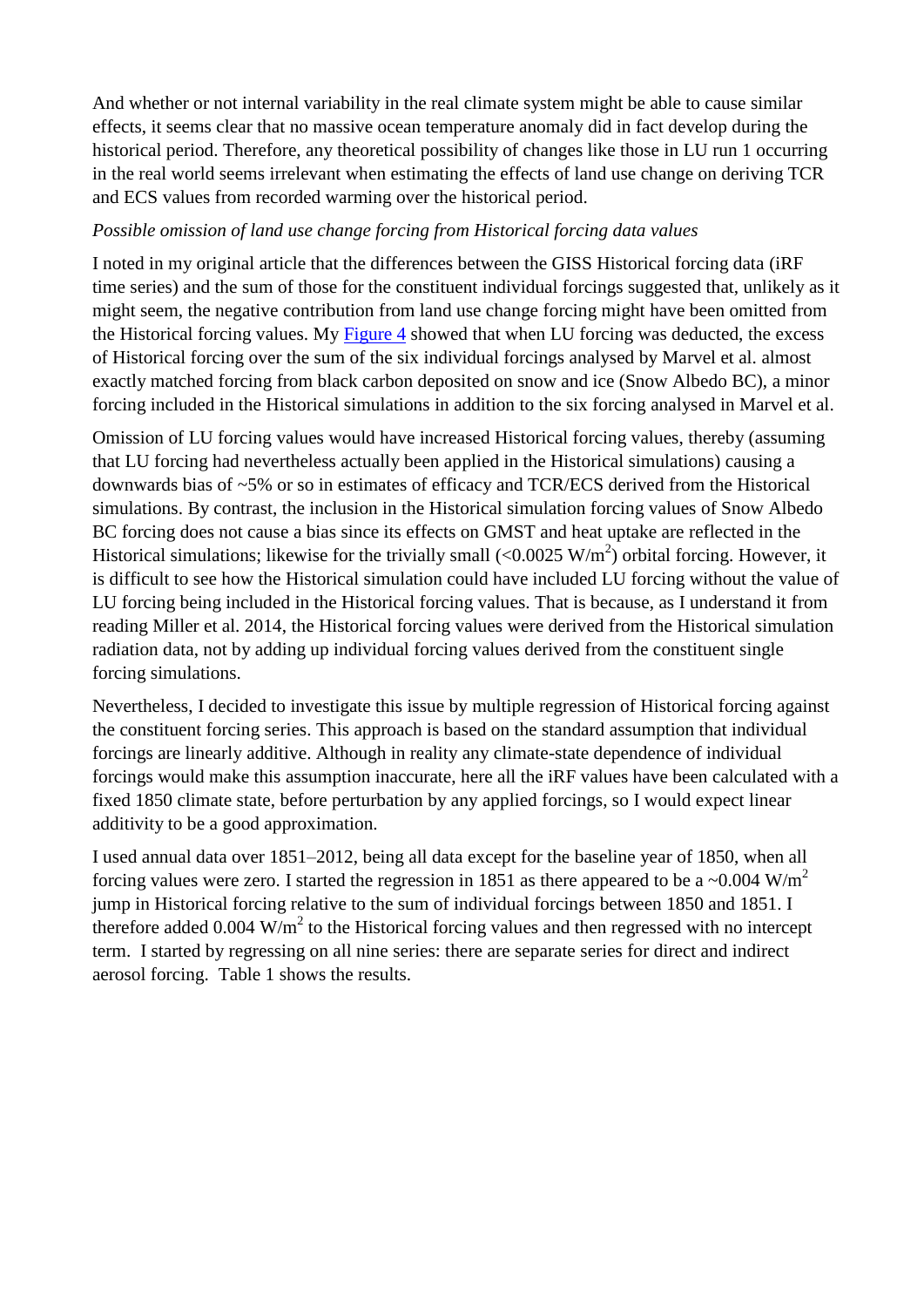| <b>Forcing agent</b> | <b>Est coefficient</b> | <b>Std dev</b> | t statistic | Prob(> t ) |
|----------------------|------------------------|----------------|-------------|------------|
| GHG                  | 0.993                  | 0.00           | 858.02      | 0.00       |
| Ozone                | 1.079                  | 0.03           | 41.67       | 0.00       |
| Solar variations     | 1.001                  | 0.00           | 281.99      | 0.00       |
| Land use change      | 0.020                  | 0.03           | 0.73        | 0.47       |
| Snow Alb BC          | 1.038                  | 0.10           | 10.04       | 0.00       |
| Orbital              | 1.270                  | 0.81           | 1.57        | 0.12       |
| Aerosol-direct       | 1.075                  | 0.02           | 61.09       | 0.00       |
| Aerosol-indirect     | 1.027                  | 0.02           | 65.65       | 0.00       |
| Volcanoes            | 1.000                  | 0.00           | 3418.90     | 0.00       |
| Residual St dev      | 0.00185                |                |             |            |
| R <sub>2</sub>       | 1.000                  |                |             |            |
| <b>F-statistic</b>   | 6.6E+06                |                |             |            |

**Table 1**. Results from regressing all Historical forcing on all individual forcings over 1851-2012

Land use forcing has a regression coefficient negligibly different from zero, whereas all other forcings have regression coefficients close to one. This result provides further evidence that LU forcing may not be included in the Historical forcing values. The fit is extremely good: the residual standard deviation is under 0.1% of Historical forcing in 2000. However, given the similarity between most of the forcing time series – which apart from volcanoes and solar variation all increase smoothly over time – the estimation uncertainty will be greater than appears from the coefficient standard deviation values. Therefore, even though the modest excesses over one of the Aerosol-direct and Ozone coefficients are three or four times the standard deviation estimates, it is difficult to see them as being at all significant.

Regressing against so many variables, most of which are highly collinear, can give misleading results. I therefore reduced the number of variables to five by dropping the tiny Orbital forcing and aggregating some other forcings. The results (Table 2) show almost as low a residual standard deviation as before, and an even smaller coefficient on Land use change forcing. Dropping LU forcing as a regressor does not increase the residual standard deviation of 0.00195, but brings the estimated coefficients for Aerosol + Ozone and for Snow Albedo BC down to somewhat closer to one. Adding a very small amount ( $< 0.004 \text{ W/m}^2$ ) of random noise to the annual Historical forcing values also affects those two coefficients, making them fluctuate around one without significantly affecting the remaining coefficients. If I aggregate all non-LU forcings together and just regress on that and LU forcing, the residual standard deviation goes up but the coefficient on LU remains almost zero.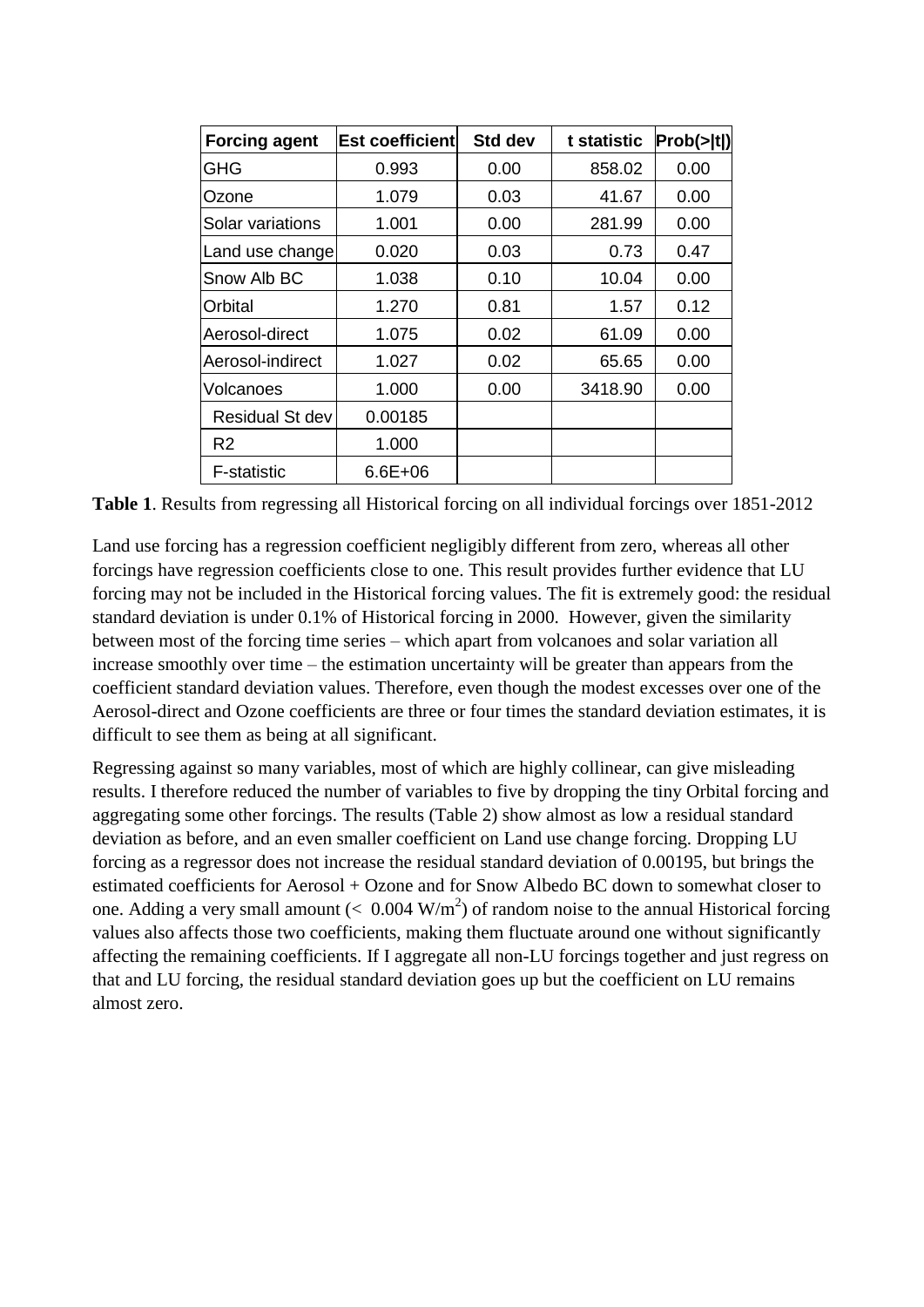| <b>Forcing agent</b>   | <b>Est coefficient</b> | Std dev | t statistic | Prob(> t ) |
|------------------------|------------------------|---------|-------------|------------|
| Volcanoes              | 1.000                  | 0.0003  | 3339.04     | 0.0000     |
| GHG +Sol               | 0.995                  | 0.0011  | 914.93      | 0.0000     |
| Land use change        | 0.008                  | 0.0148  | 0.55        | 0.5862     |
| Total Aerosol + Oz     | 1.022                  | 0.0101  | 101.60      | 0.0000     |
| Snow Albedo BC         | 1.185                  | 0.0739  | 16.03       | 0.0000     |
| <b>Residual St dev</b> | 0.00195                |         |             |            |
| R <sub>2</sub>         | NA(>1)                 |         |             |            |
| <b>F-statistic</b>     | 11715890               |         |             |            |

**Table 2**. Results from regressing all Historical forcing on five forcings over 1851-2012

The regression residuals from the Table 2 regression (Figure 5) are dominated by spikes at the time of volcanic eruptions, the origin of which is unclear.



**Figure 5**. Residuals from regressing all Historical forcing on five forcings over 1851-2012

I am at a bit of a loss to make sense of these results. I have considered the possibility that stratospheric water vapour forcing might account for the excess of Historical forcing values over the sum of all the individual forcing values. Stratospheric water vapour forcing is not imposed or calculated separately in GISS-E2-R, but arises from the oxidation of methane.<sup>3</sup> It is thought to be similar to that in GISS ModelE, which was estimated as  $\sim 0.07$  W/m2 in 2000 relative to 1850 – only about a third of the unexplained excess. Moreover, as the iRF estimation method involves the climate state – including water vapour and clouds – being fixed in 1850, it does not appear that stratospheric water vapour forcing would be included in Historical iRF (nor in GHG iRF).

The most logical explanation I can find for the regression results is that land use forcing was somehow inadvertently entirely omitted from the GISS-E2-R Historical simulations, not just from the archived Historical forcing values. But that would seem quite an unlikely mistake. A second possibility is that there is some flaw in my regression approach or its implementation, or that I am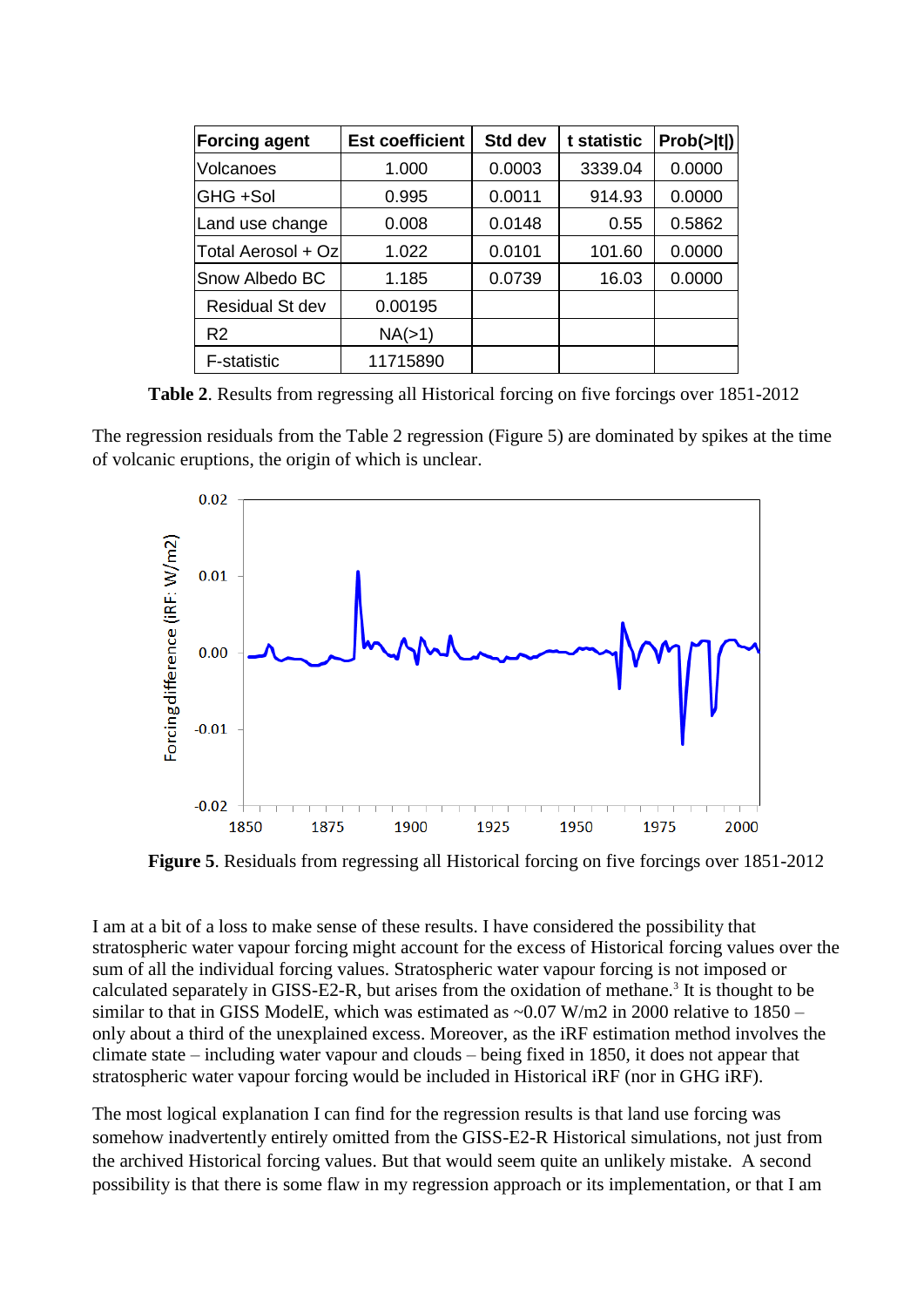overlooking something obvious. Another possibility is that some interaction between forcings that detracts from linear additivity mimics subtracting Land use forcing, although what interaction might produce an appropriately shaped time profile is not obvious. Perhaps one of those explanations is more likely than that GISS slipped up. I really don't know what the explanation is for the apparently missing Land use forcing. Hopefully GISS, who alone have all the necessary information, may be able to provide enlightenment.

# *Response from the authors generally*

The only substantive response to date from the authors of Marvel et al. to my original article, other than regarding LU run 1, has been a comment at [RealClimate](http://www.realclimate.org/index.php/archives/2016/01/marvel-et-al-2015-part-1-reconciling-estimates-of-climate-sensitivity/) by Gavin Schmidt, stating that my observation that their plotted iRF values (both for volcanoes and historical forcing) appear to be shifted by  $+0.29$  W/m2 from the data values was misplaced, since they had used 1850–59 mean forcings as a baseline. There was no mention anywhere in Marvel et al. that this had been done. The difference is negligible except for volcanic (and hence also Historical) forcing: all other individual forcings varied very little during the 1850s from their value in 1850, the baseline year used for the data values.

The baseline used for iRF forcings is not actually relevant to my criticisms of results in Marvel et al. Since their iRF results are based on regressions over 1906–2005, with the estimated best-fit lines not constrained to pass through the zero-forcing, zero-GMST change origin, they are unaffected by the baseline used. Revising the forcing baseline alters, for volcanic and Historical forcings, the differences between Marvel's best-fit slope and that derived from a more physically-justifiable regression basis that requires it to pass through the origin, but it does not eliminate them.

The use of a 1850–59 baseline also greatly reduces the apparent large difference between iRF and ERF volcanic forcing changes. However, that does not affect my point that the strongly positive change in low-efficacy ERF volcanic forcing to 1996–2005 depresses the TCR/ECS estimates based on Historical ERF forcing in a way that is not applicable to most observationally-based estimates. This point applies equally to the Marvel et al. iRF based estimates. The downwards bias that low volcanic forcing efficacy has on estimation of TCR and ECS from the Historical simulations would not occur if the practices used in sound observationally-based, historical period studies were followed. Such studies use analysis periods or methods that minimise the impact of volcanism, and thereby avoid bias from low volcanic efficacy.

## *Acknowledgements*

I thank Ryan O'Donnell for the code used to produce the World projection plots.

21January 2016

## *Update 23 January 2016*

I have just discovered (from [Chandler et al 2013\)](http://www.geosci-model-dev.net/6/517/2013/) that there was an error in the ocean model in the version of GISS-E2-R used to run the CMIP5 simulations. The single forcing simulations were part of the CMIP5 design, although it is possible that some or all of them were run after the correction was implemented.